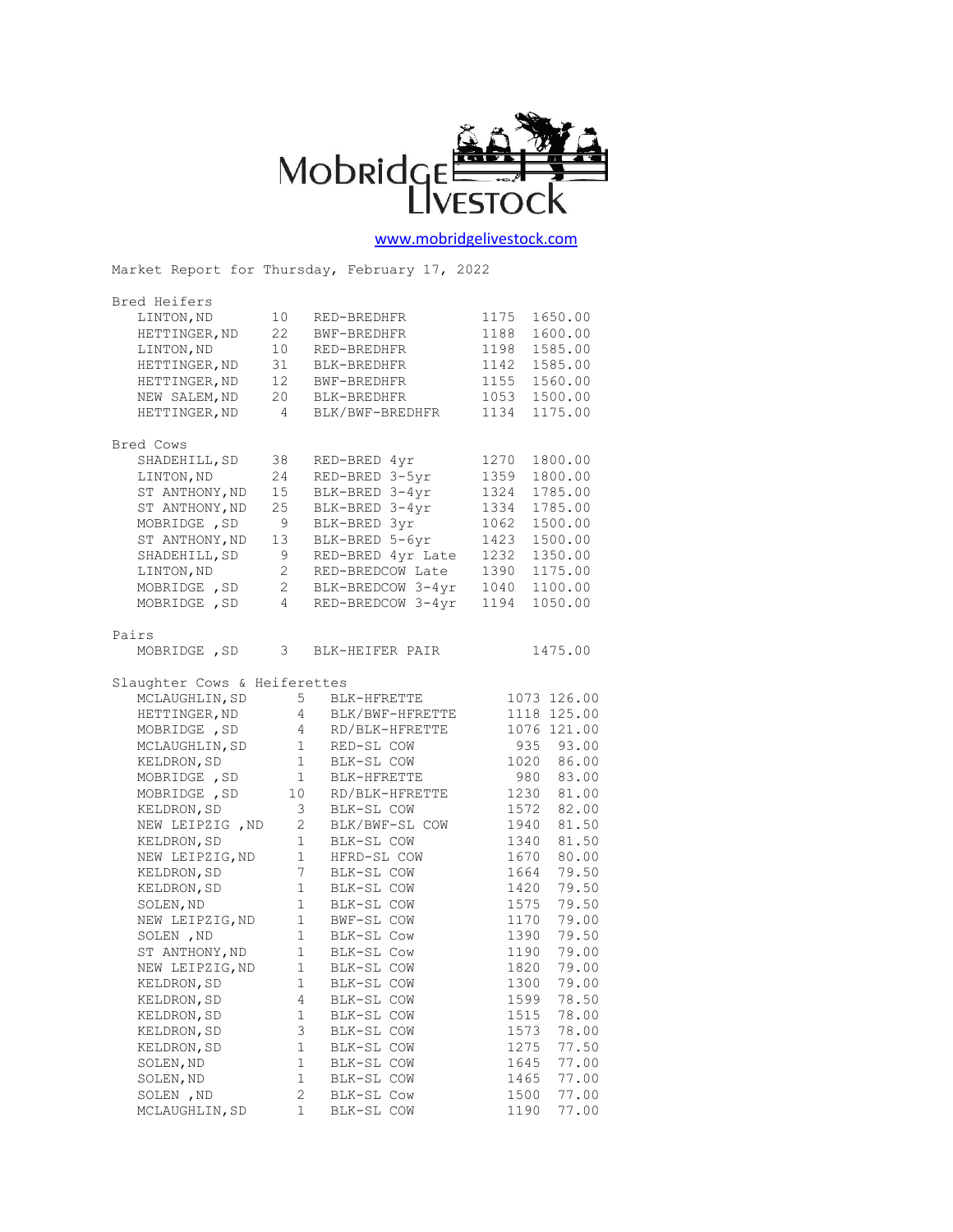| KELDRON, SD                                       | 1              | BLK-SL COW<br>BLK-SL COW     | 1515 | 77.00          |
|---------------------------------------------------|----------------|------------------------------|------|----------------|
| NEW LEIPZIG, ND                                   | $\mathbf{1}$   | BLK-SL COW                   | 1565 | 76.50          |
| NEW LEIPZIG, ND                                   | $1 -$          | HFRD-SL COW                  | 1395 | 76.00          |
| MCLAUGHLIN, SD                                    | $\mathbf{1}$   | BLK-SL COW                   | 1360 | 76.00          |
| MCLAUGHLIN, SD                                    | $\mathbf{1}$   | HFRD-SL COW                  | 1565 | 76.00          |
| MCLAUGHLIN, SD                                    | $\mathbf{1}$   | RED-SL COW                   | 1335 | 75.50          |
| MCLAUGHLIN, SD                                    | $\mathbf{1}$   | RWF-SL COW                   | 1355 | 75.00          |
| NEW LEIPZIG, ND                                   | $\mathbf{1}$   | BWF-SL COW                   | 1305 | 75.00          |
| NEW LEIPZIG, ND                                   | $\mathbf{1}$   | BLK-SL COW                   | 1325 | 75.00          |
| KELDRON, SD                                       | $\mathbf{1}$   | BLK-SL COW                   | 1375 | 74.50          |
| MCLAUGHLIN, SD                                    | $\mathbf{1}$   | HFRD-SL COW                  | 1295 | 74.50          |
| NEW LEIPZIG, ND                                   | $\mathbf{1}$   | BLK-SL COW                   | 1735 | 74.50          |
| MCLAUGHLIN, SD                                    | $\mathbf{1}$   | BLK-SL COW                   | 1205 | 74.00          |
| KELDRON, SD                                       | $\mathbf{1}$   | BLK-SL COW                   | 1445 | 74.00          |
| FLASHER, ND                                       | $\mathbf{1}$   | BLK-SL COW                   | 1615 | 73.50          |
| SOLEN, ND                                         | $\mathbf{1}$   | BLK-SL COW                   | 1525 | 73.50          |
| MCLAUGHLIN, SD                                    | $\mathbf{1}$   | BLK-SL COW                   | 1425 | 73.50          |
| MCLAUGHLIN, SD                                    | $\mathbf{1}$   | HFRD-SL COW                  | 1330 | 73.50          |
| KELDRON, SD                                       | $\mathbf{1}$   | BLK-SL COW                   | 1640 | 73.50          |
| MCLAUGHLIN, SD                                    | $\mathbf{1}$   | BLK-SL COW                   | 1520 | 73.00          |
| MCLAUGHLIN, SD                                    | $\mathbf{1}$   | BLK-SL COW                   | 1325 | 73.00          |
| NEW LEIPZIG, ND                                   | $\mathbf{1}$   | BWF-SL COW                   | 1835 | 73.00          |
| SOLEN, ND                                         | $\mathbf{1}$   | BLK-SL COW                   | 1345 | 73.00          |
| SOLEN, ND                                         | $\mathbf{1}$   | BLK-SL COW                   | 1535 | 73.00          |
| SOLEN, ND                                         | $\mathbf{1}$   | BLK-SL COW                   | 1345 | 73.00          |
|                                                   |                |                              |      |                |
| SOLEN, ND                                         | $\mathbf{1}$   | BLK-SL COW                   | 1680 | 73.00          |
| SOLEN, ND                                         | $\mathbf{1}$   | BLK-SL COW                   | 1450 | 72.50          |
| NEW LEIPZIG, ND<br>MCLAUGHLIN, SD                 | $\mathbf{1}$   | BLK-SL COW                   | 1630 | 72.50<br>72.00 |
|                                                   | $\mathbf{1}$   | RED-SL COW                   | 1645 |                |
| KELDRON, SD                                       | $\mathbf{1}$   | BLK-SL COW                   | 1055 | 72.00          |
| GLENCROSS, SD                                     | $\mathbf{1}$   | BLK-SL COW                   | 1660 | 72.00          |
| LEMMON , SD                                       | $\mathbf{1}$   | BLK-SL COW                   | 1375 | 71.50          |
| MCLAUGHLIN, SD                                    | $\mathbf{1}$   | BLK-SL COW                   | 1465 | 71.50          |
| NEW LEIPZIG, ND                                   | $\mathbf{1}$   | HFRD-SL COW                  | 2005 | 71.50          |
| LEMMON , SD                                       | 5              | BLK-SL COW                   | 1353 | 71.50          |
| SOLEN, ND                                         | $\mathbf{1}$   | BLK-SL COW                   | 1490 | 71.00          |
|                                                   |                | 1 BLK-SL COW<br>1 BLK-SL COW | 1470 | 71.00          |
| NEW LEIPZIG, ND<br>FT YATES ,ND<br>NEW LEIPZIG,ND |                |                              | 1560 | 70.50          |
|                                                   | 1              | BLK-SL COW                   | 1675 | 70.50          |
| <b>Bulls</b>                                      |                |                              |      |                |
| TIMBER LAKE, SD 1                                 |                | RED-SL BULL<br>BLK-SL BULL   |      | 1670 111.00    |
| ISABEL, SD                                        | 3 <sup>7</sup> |                              |      | 955 110.00     |
| TIMBER LAKE , SD                                  | 1              | HFRD-SL BULL                 |      | 2205 107.00    |
| TIMBER LAKE, SD                                   | 1              | BLK-SL BULL                  |      | 1890 106.00    |
| SOLEN, ND                                         | 1              | BLK-SL BULL                  |      | 2420 105.00    |
| TIMBER LAKE , SD                                  | 1              | HFRD-SL BULL                 |      | 2280 105.00    |
| FT YATES , ND                                     | 1              | BLK-SL BULL                  |      | 2160 105.00    |
| ISABEL, SD                                        | $1\,$          | BLK-SL BULL                  |      | 2020 105.00    |
| GLENCROSS, SD                                     | 1              | BLK-SL BULL                  |      | 1920 104.00    |
| MOBRIDGE , SD                                     | 1              | BLK-SL BULL                  |      | 1880 103.50    |
| FT YATES , ND                                     | 1              | BLK-SL BULL                  |      | 2145 103.00    |
| MOBRIDGE , SD                                     | 1              | BLK-SL BULL                  |      | 2010 103.00    |
| LINTON, ND                                        | 1              | RED-SL BULL                  |      | 1965 102.00    |
| ISABEL, SD                                        | 1              | BLK-SL BULL                  |      | 2120 102.00    |
| LINTON, ND                                        | 1              | RED-SL BULL                  |      | 2025 102.00    |
| ISABEL, SD                                        | 1              | BLK-SL BULL                  |      | 1820 102.00    |
| FT YATES , ND                                     | $\mathbf 1$    | BLK-SL BULL                  |      | 2100 101.00    |
| NEW LEIPZIG, ND                                   | 1              | BLK-SL BULL                  |      | 1890 101.00    |
| MCLAUGHLIN, SD                                    | 1              | HFRD-SL BULL                 |      | 1685 101.00    |
| ISABEL, SD                                        | $\mathbf 1$    | BLK-SL BULL                  | 2010 | 99.50          |
| NEW LEIPZIG, ND                                   | 1              | HFRD-SL BULL                 | 1500 | 96.50          |
| MOBRIDGE , SD                                     | 1              | BLK-SL BULL                  | 1595 | 96.00          |